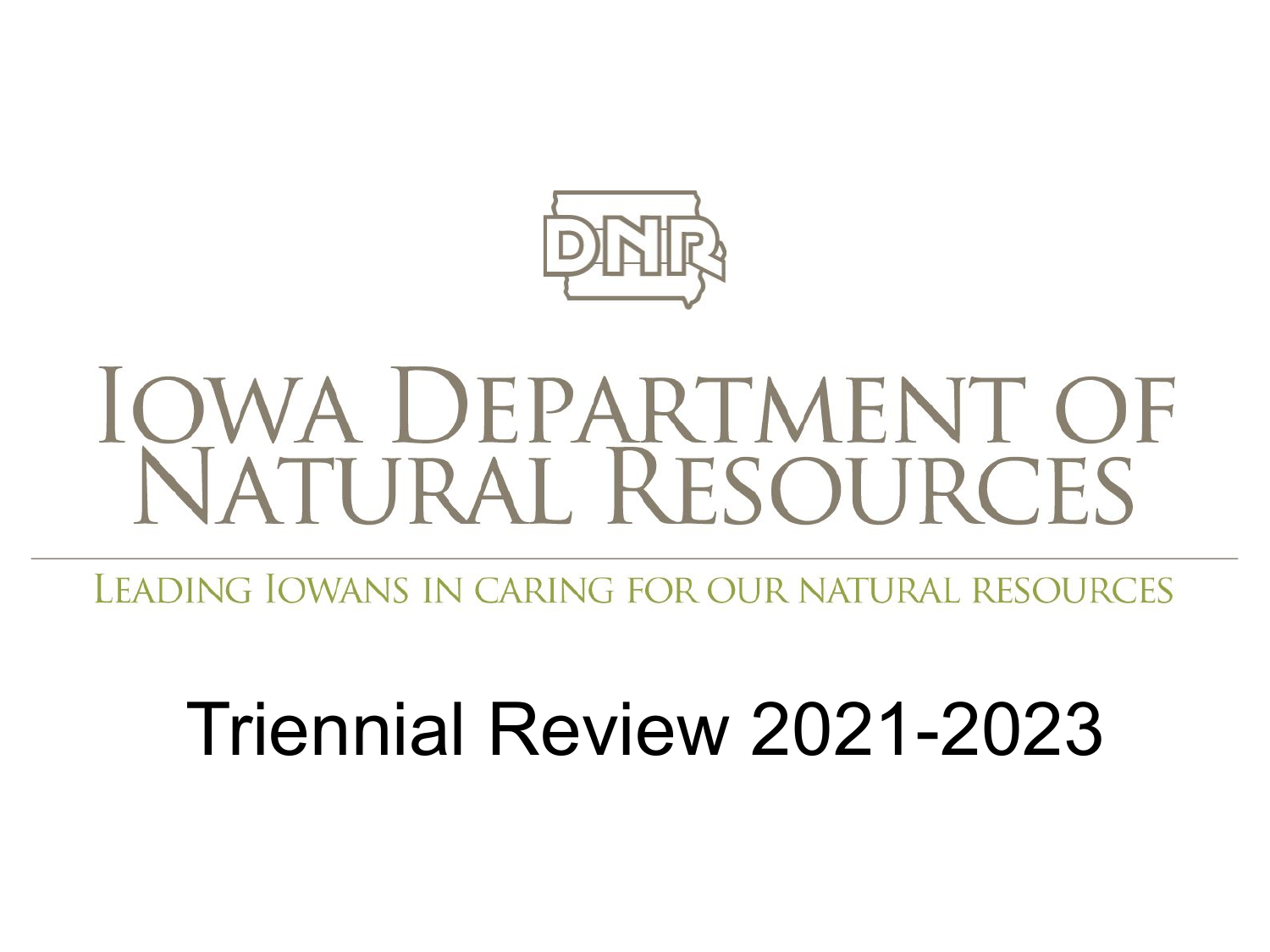## **Overview**

- Triennial Review
- Water Quality Standards and Designated Uses
- Potential topics for the Triennial Review
- Discussion/Comments/Questions

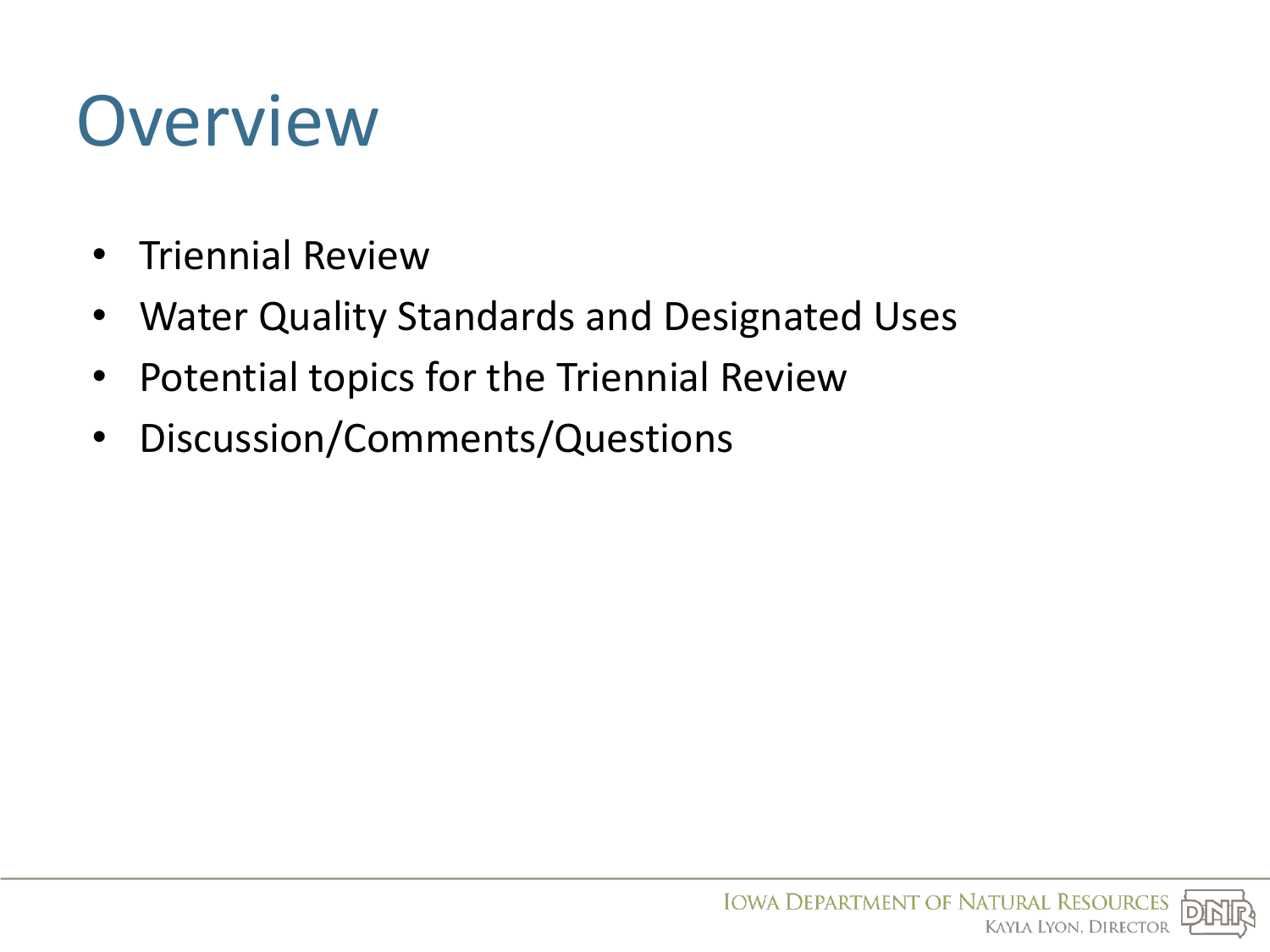# Triennial Review: Background

- Mandated in the Clean Water Act
- Occur at least once every three years
- Public hearings held to review applicable Water Quality Standards
- Designed to be a tool for the public to have an active role in their State's Water Quality Standards Program

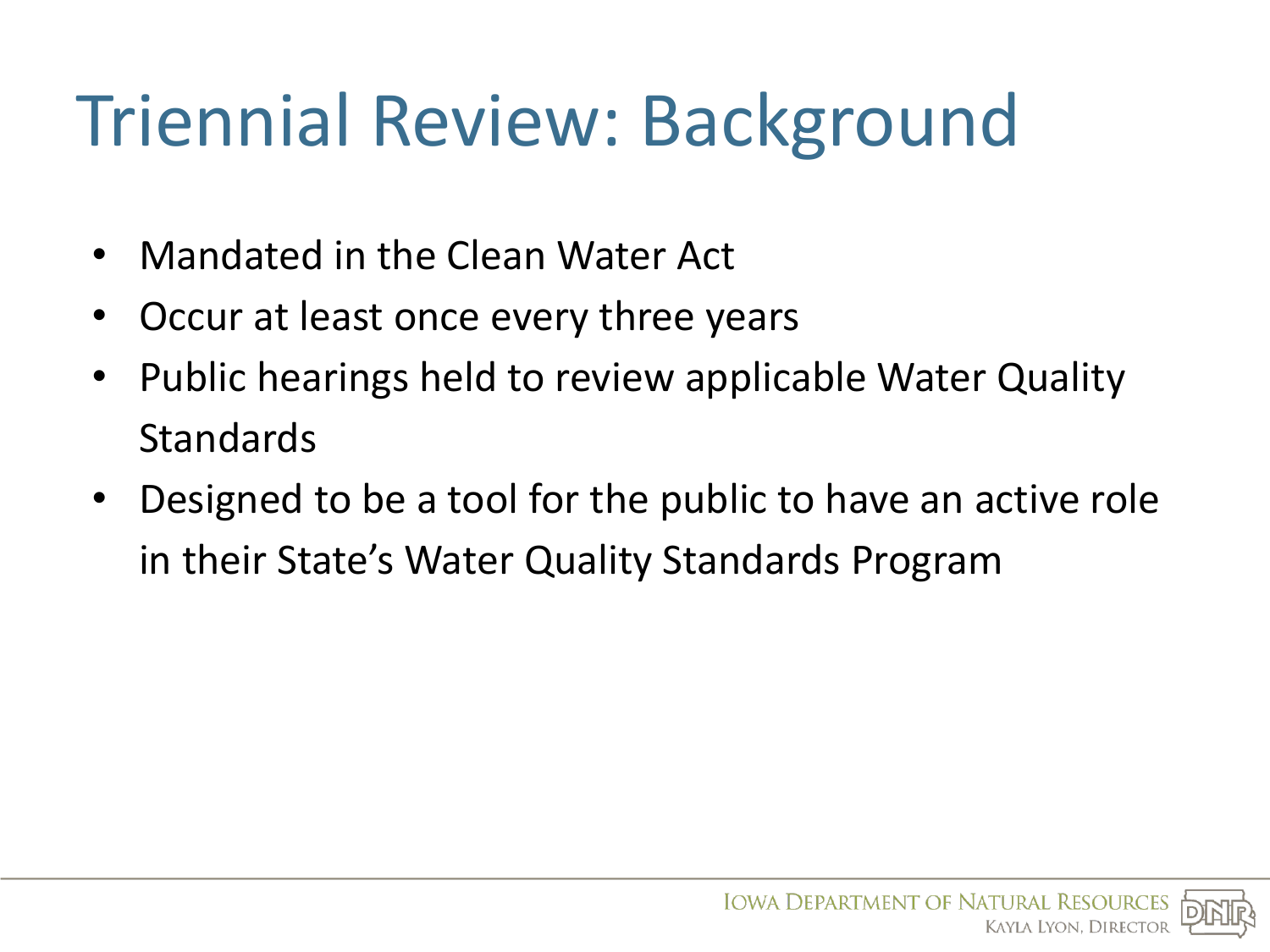# Triennial Review: Timeline

- General timeline
	- Internal DNR Stakeholder Meeting (April 2021)
	- External Stakeholder Meeting (today)
	- Organization of Comments
	- DNR Selection of Priorities and Drafting Work Plan
	- EPA Improvement Process
	- Begin Rulemaking
	- Start Cycle All Over Again

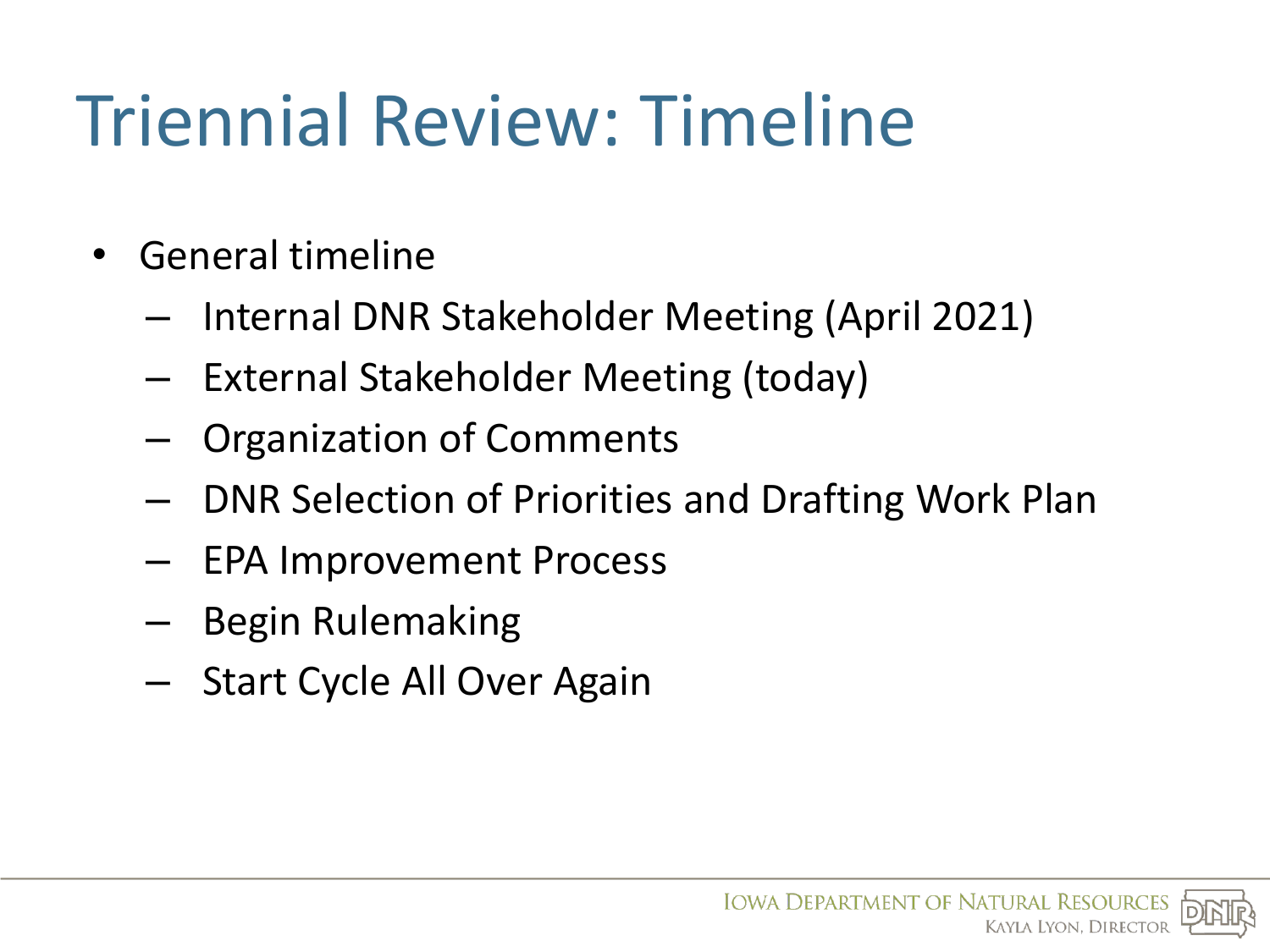# Water Quality Standards

- Define the water quality goals of a water body
- Accomplished through the following:
	- Designating the use/uses to be made of the water (aquatic, recreational, etc.)
	- Setting criteria necessary to protect the uses
	- Antidegradation, preservation of water quality

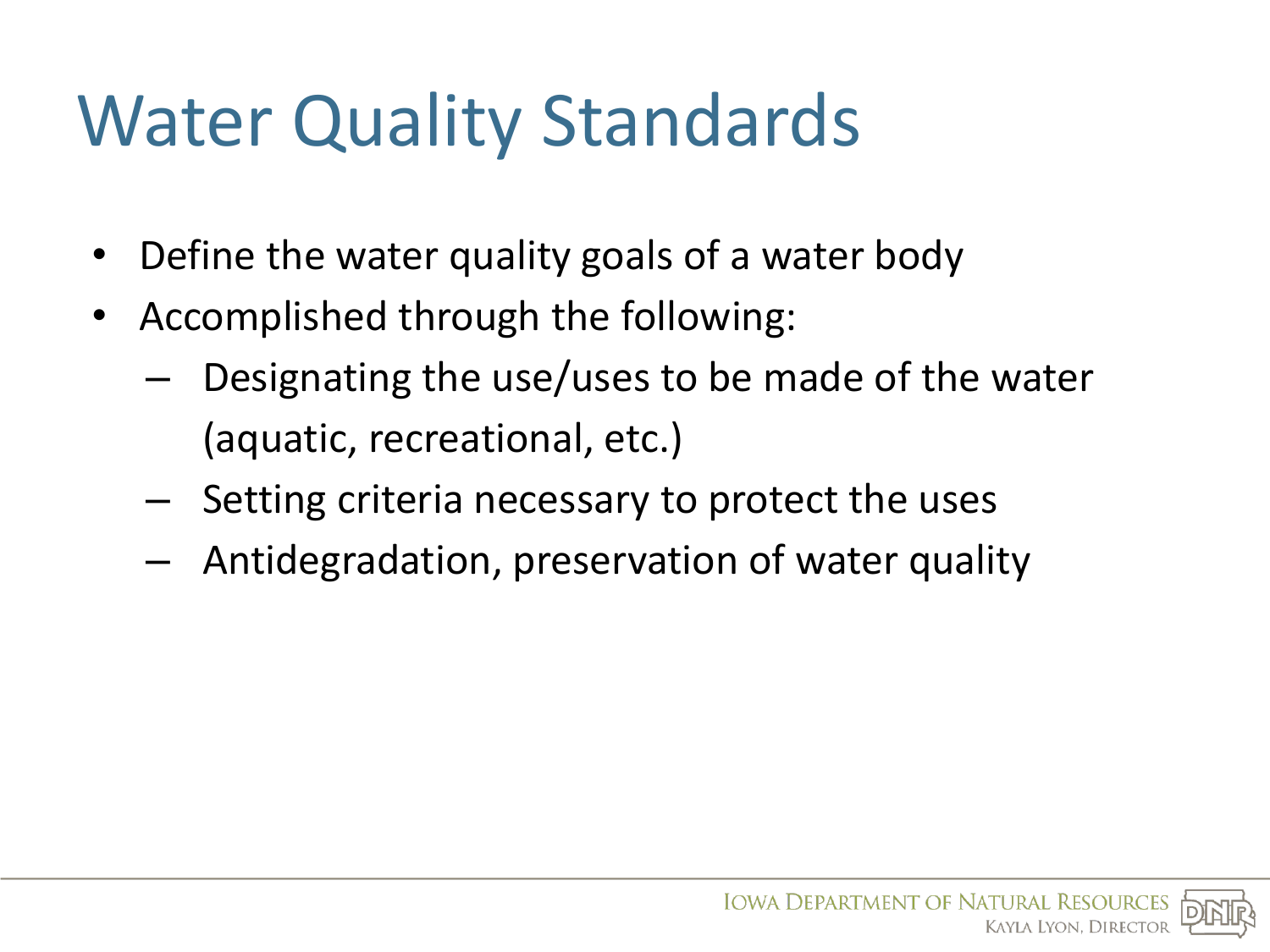# Designated Uses

- **• Aquatic Life Uses**
	- Warm water Uses
		- $\bullet$  B(WW-1)
		- $\bullet$  B(WW-2)
		- B(WW-3)
	- Cold water Uses
		- $\bullet$  B(CW-1)
		- $\bullet$  B(CW-2)
	- Lakes & Wetlands Uses
		- $\bullet$  B(LW)
- **• Recreational Uses**
	- A1: Primary Contact
	- A2: Secondary Contact
	- A3: Children's Play
- **• Drinking Water Uses**
	- Class C
- **• Human Health (HH)**
- **• General Use**



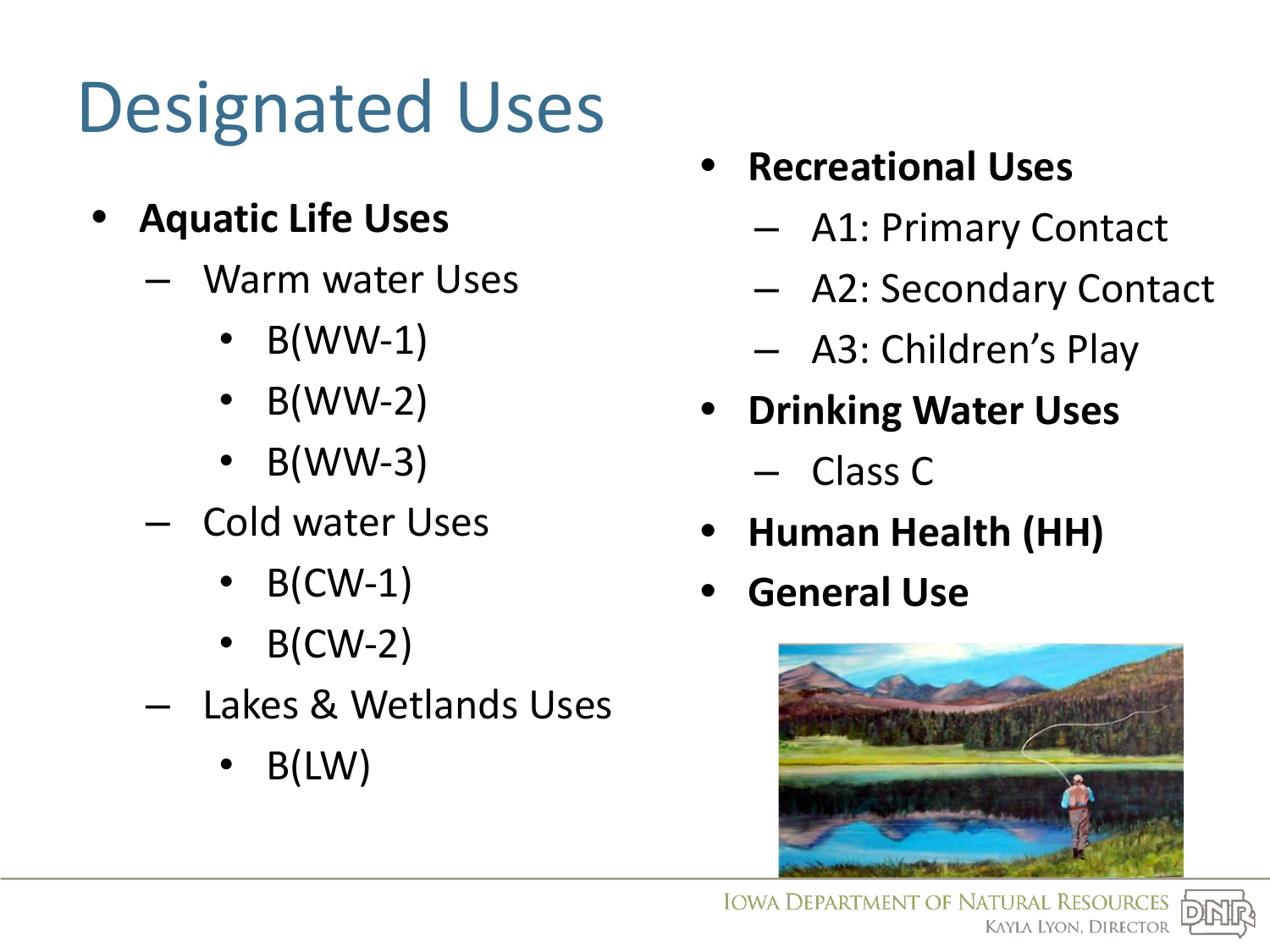# Overview of Tentative Triennial Review Topics

- Surface Water Classification (SWC) Document **Corrections**
- Use Attainability Analysis (UAA)
- Antidegradation Policy Update
- Chapter 61, Table 1 Cleanup

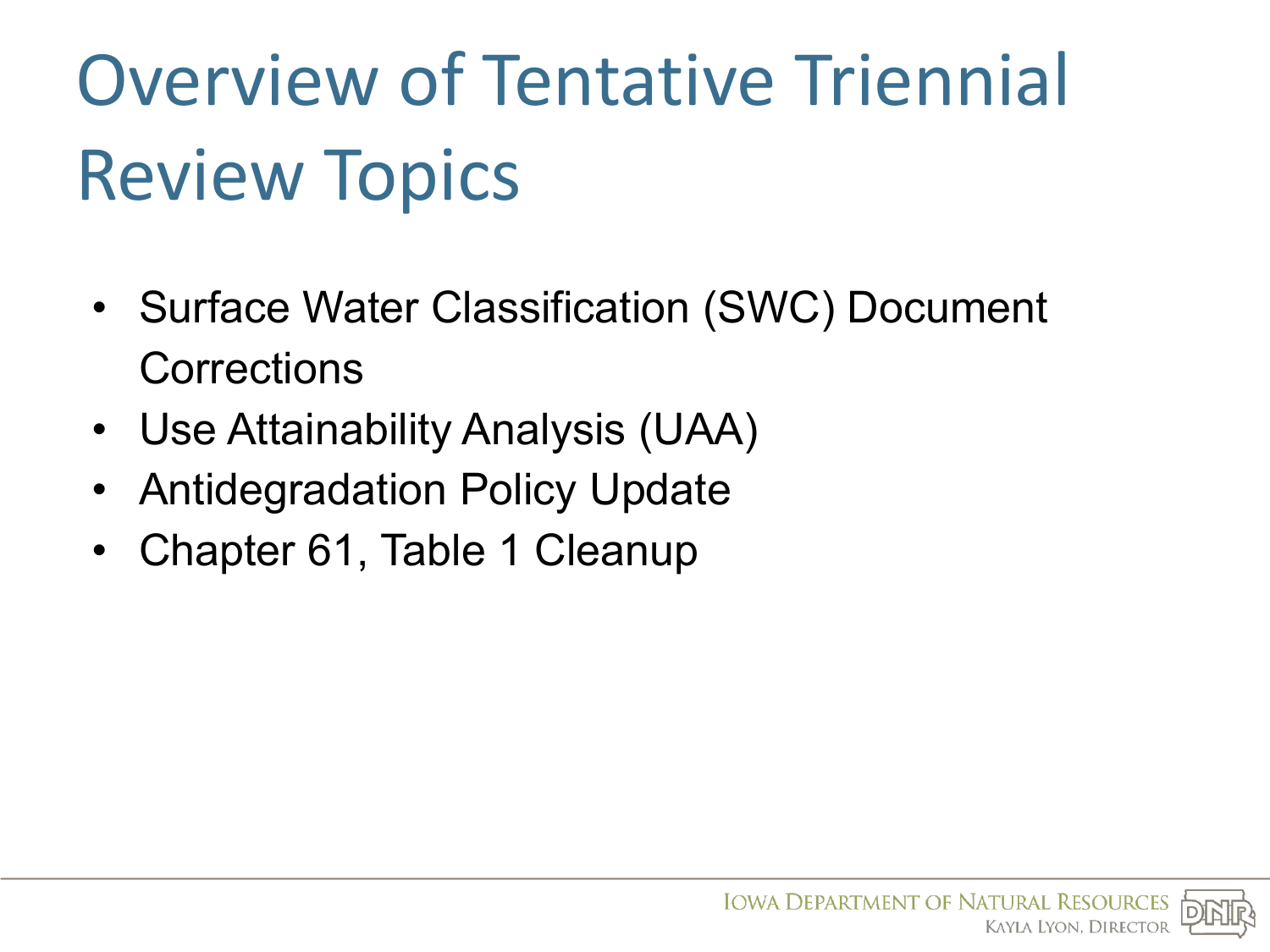# Surface Water Classification (SWC) Document

- Document that lists stream segments and their designated uses
- Rule referenced document
	- Requires rule making to change
- Updates/Corrections
- Matching ADBNet

Western Iowa River Basin - Designations

|                                                                        |                                                                                                                         |                |    |                |          |          | ּח       |                |       |                |    | <b>IDNR</b> |                   |
|------------------------------------------------------------------------|-------------------------------------------------------------------------------------------------------------------------|----------------|----|----------------|----------|----------|----------|----------------|-------|----------------|----|-------------|-------------------|
| Name                                                                   | <b>Description</b>                                                                                                      | A <sub>1</sub> | A2 | A <sub>3</sub> | $(WW-1)$ | $(WW-2)$ | $(WW-3)$ | $(LW)$ $(CW1)$ | (CW2) | HH             | C. | Submittal   | <b>EPA Action</b> |
| MAJOR RIVER - MISSOURI R. AND ITS<br><b>TRIBUTARIES</b><br>Missouri R. | Iowa-Missouri state line to confluence with the Big Sioux R.                                                            | X              |    |                |          |          |          |                |       | $\overline{ }$ |    |             |                   |
| 2 Missouri R.                                                          | City of Council Bluffs Water Works Intakes                                                                              |                |    |                |          |          |          |                |       |                |    |             |                   |
| <b>PLUM CR. AND ITS TRIBUTARIES</b><br>Plum Cr.                        | Mouth (S6, T69N, R43W, Fremont Co.) to confluence with an<br>unnamed tributary (S29, T70N, R42W, Fremont Co.)           | x              |    |                |          | ∧        |          |                |       |                |    |             |                   |
| WAUBONSIE CR. AND ITS TRIBUTARIES<br>Waubonsie Cr.                     | Mouth (S8, T70N, R43W, Fremont Co.) to confluence with an<br>unnamed tributary (S25, T71N, R43W, Mills Co.)<br>$\cdots$ |                |    |                |          |          |          |                |       |                |    |             |                   |

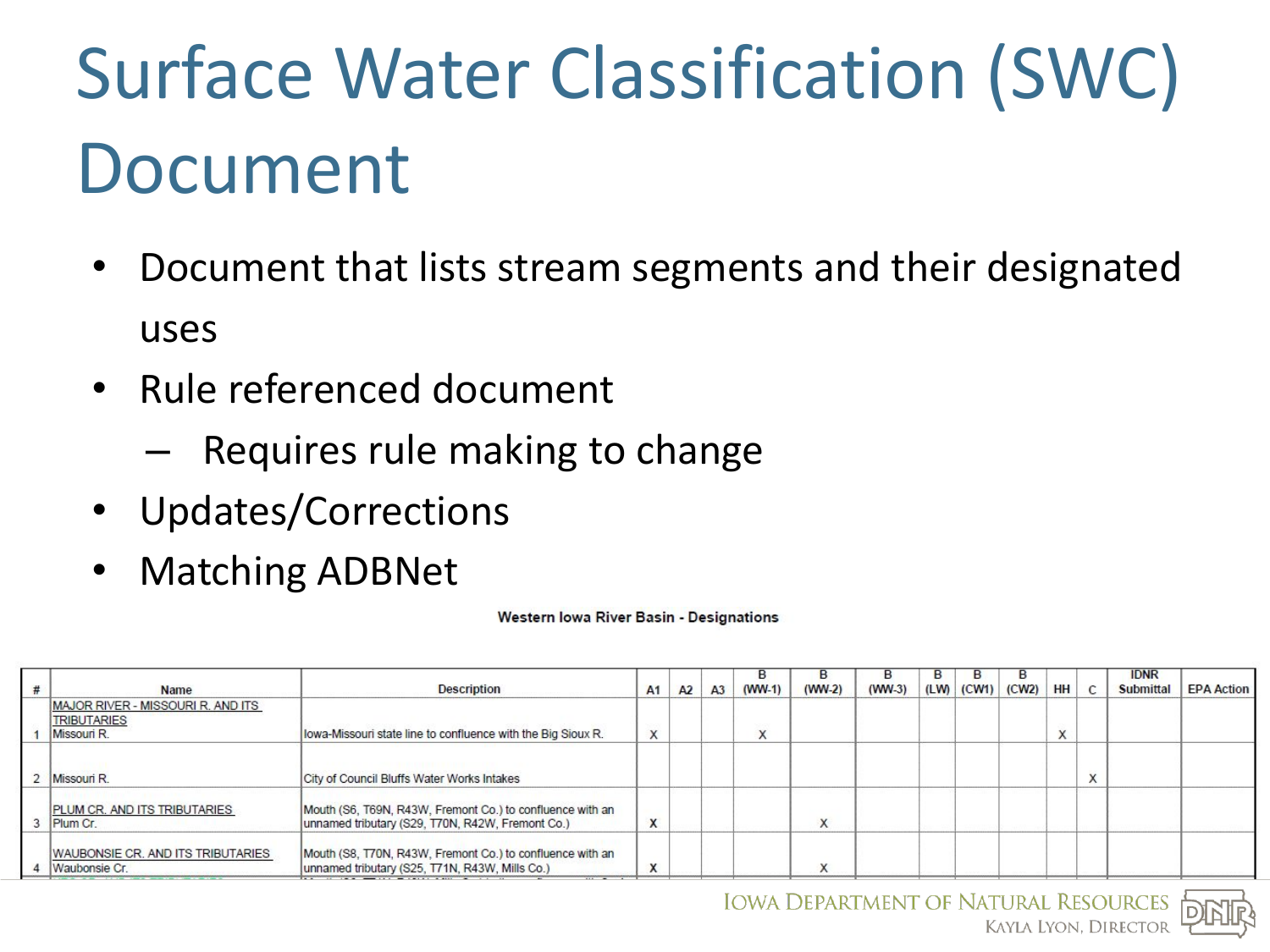# Use Attainability Assessments: Background

- Why do we do them?
- Process to gather field data on stream features and uses
	- Water depth, pictures, fish sampling, etc.
- Analysis of field data to determine appropriate uses streams can support
- Recommendation for appropriate designated uses

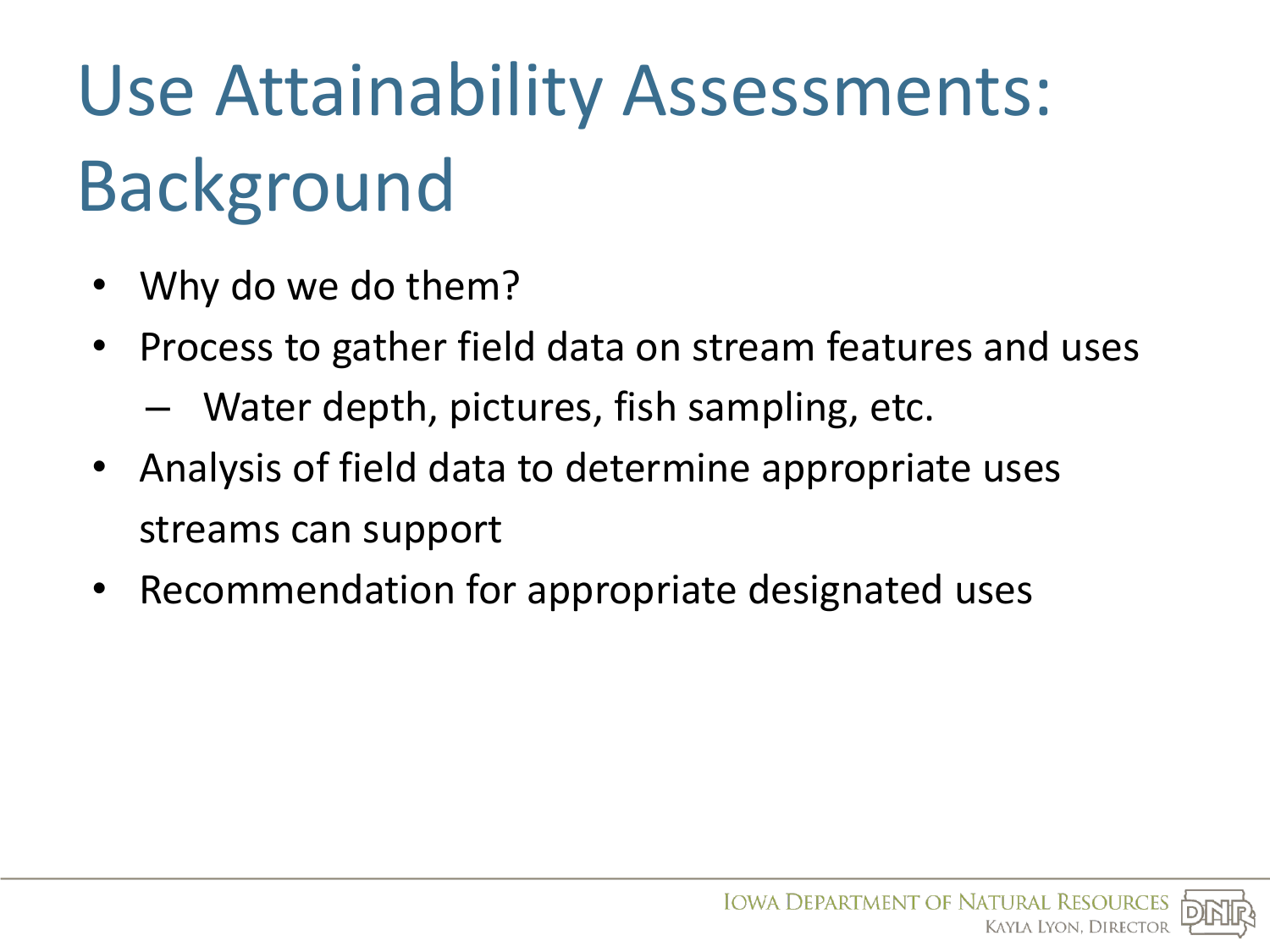# Use Attainability Assessments: Triennial Review

- Right now:
	- Moving existing uses through rulemaking
- In the future:
	- Getting through the backlog of UAAs required for permits
	- Updating cold/warm water rule-referenced protocols
	- Updating the GIS layer

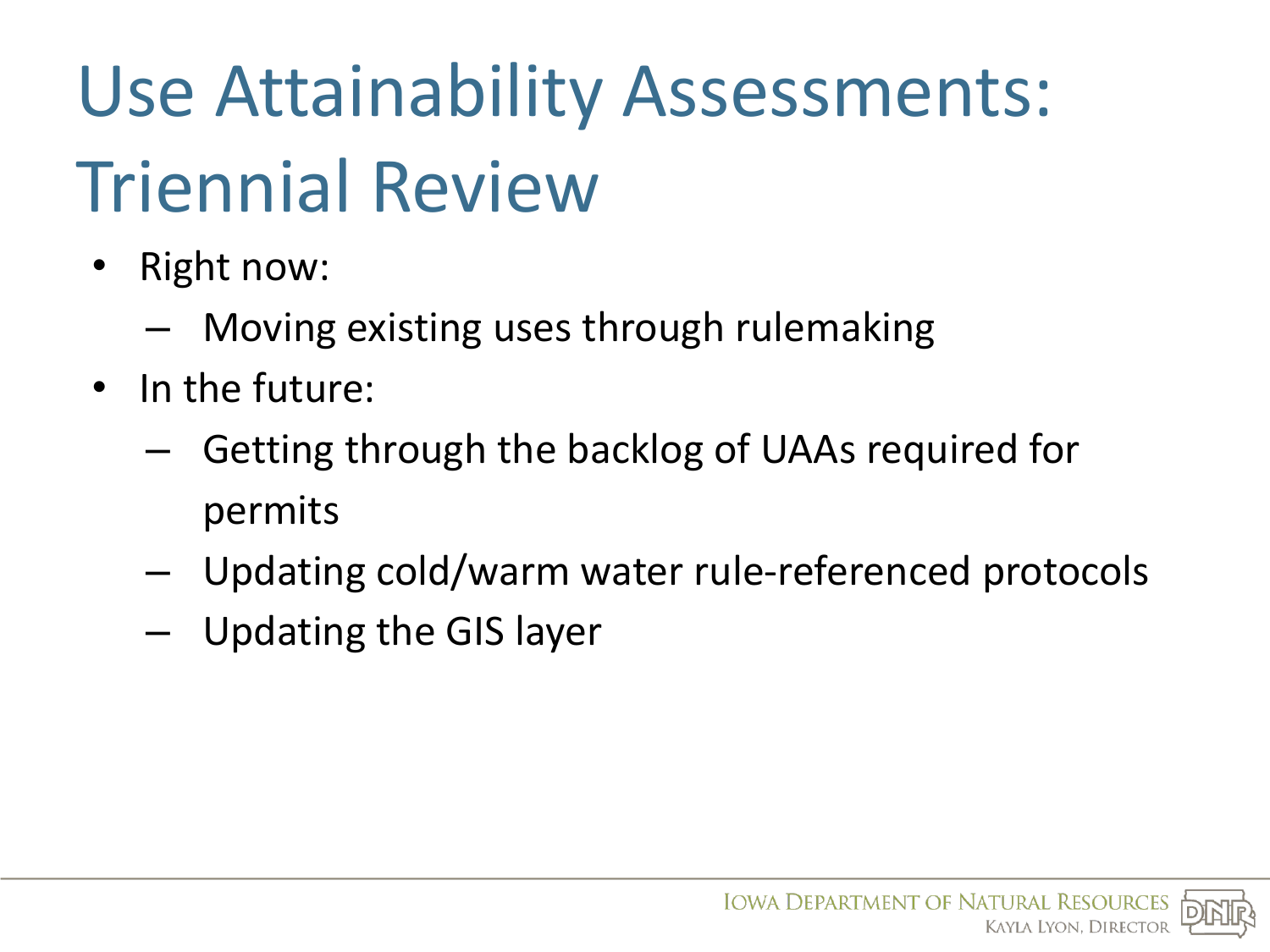# Antidegradation: Background

- Keep clean water clean
- Four Tiers:
	- Tier 1: maintain uses
	- Tier 2: maintain existing quality
	- Tier 2 ½: Outstanding Iowa Waters
	- Tier 3: Outstanding National Resource Waters
- If there is a plan to discharge a new pollutant or more of an existing pollutant, we ask that an alternatives analysis is performed to choose the least- (or non-) degrading, most cost-efficient/practical option.

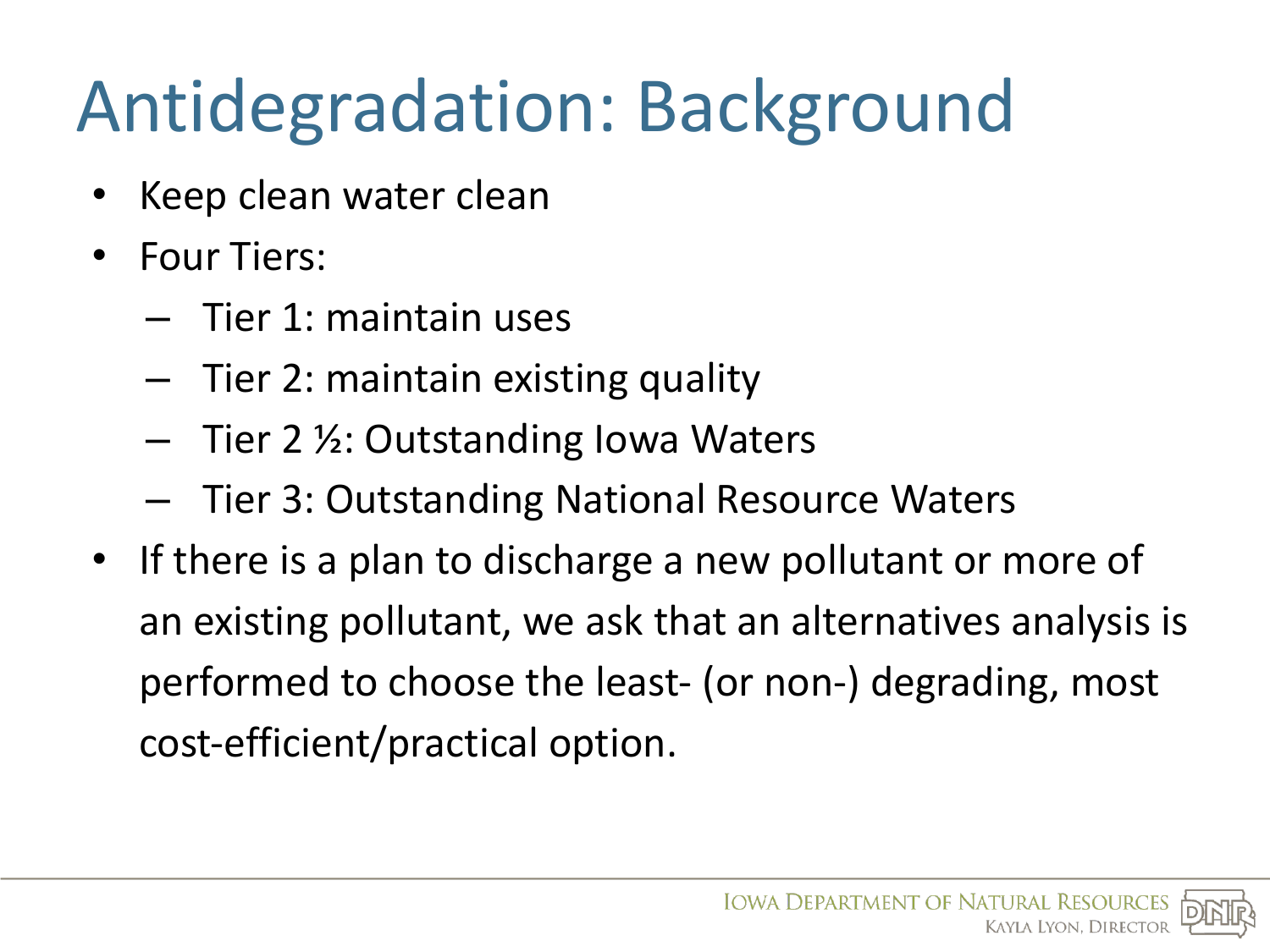# Antidegradation: Triennial Review

- What needs done
	- Update
	- Begin review from lessons learned in the last two decades



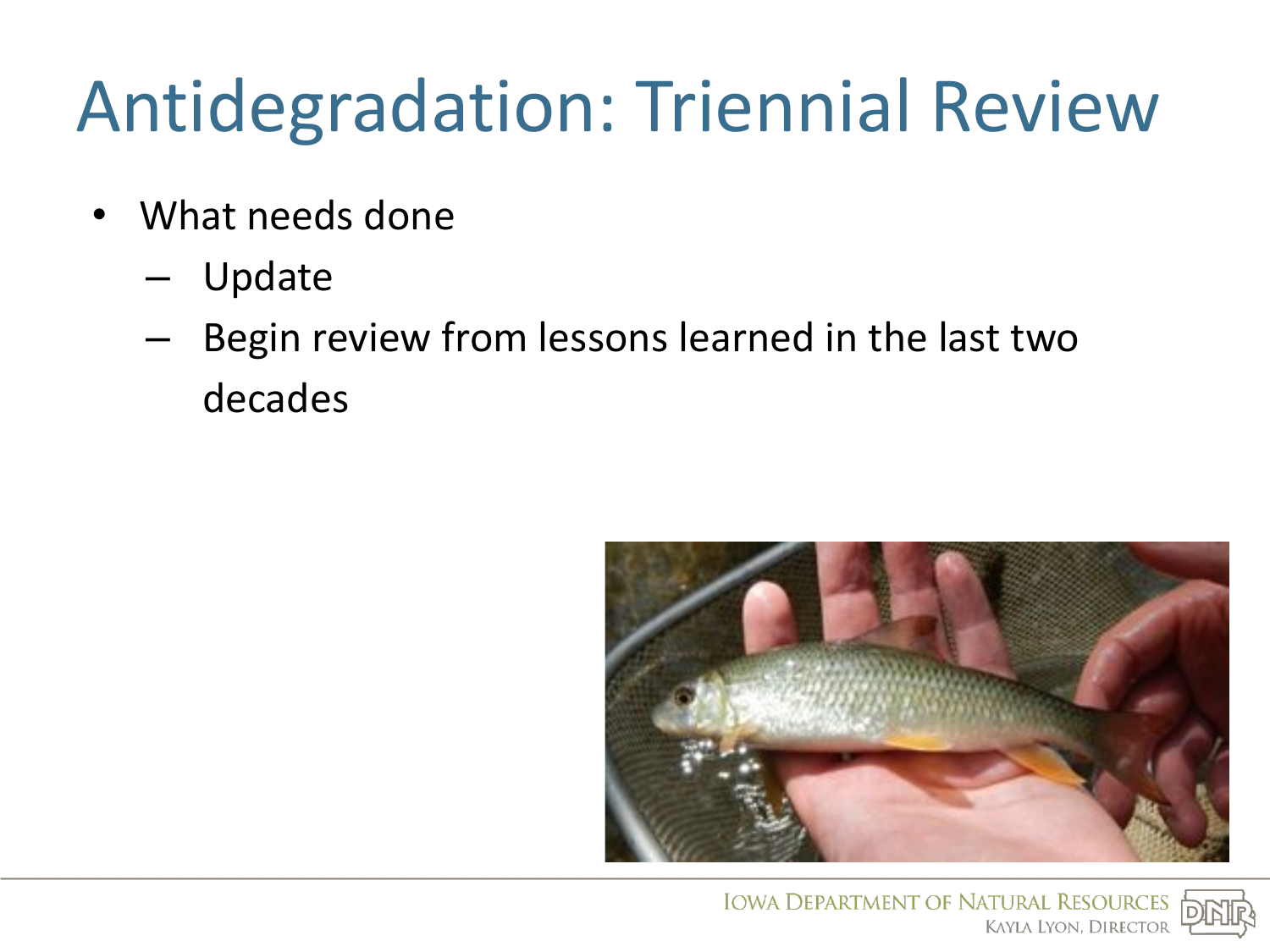## Chapter 61 Table 1

|               | <b>Use Designations</b>  |          |                   |                          |                |                         |                |   |           |  |  |
|---------------|--------------------------|----------|-------------------|--------------------------|----------------|-------------------------|----------------|---|-----------|--|--|
| Parameter     |                          |          | $B(CW1)$ $B(CW2)$ |                          |                | B(WW-1) B(WW-2) B(WW-3) | B(LW)          | C | HH        |  |  |
| Alachlor      | MCL                      |          |                   |                          |                |                         |                | 2 |           |  |  |
| Aldrin        | Acute                    |          |                   | 3                        | 3              | 3                       |                |   |           |  |  |
|               | Human Health — Fish      |          |                   |                          |                |                         |                |   | .00050(e) |  |  |
|               | Human Health + - F & W   |          |                   |                          |                |                         |                |   | .00049(f) |  |  |
| Aluminum      | Chronic <sup>(r)</sup>   | 890(0)   |                   | 890(0)                   | 890(0)         | 890(0)                  | 890(0)         |   |           |  |  |
|               | Acute(r)                 | 2,500(0) |                   | 2,500(0)                 | $2,500($ o $)$ | $2,500($ o $)$          | $2,500($ o $)$ |   |           |  |  |
| Antimony      | Human Health - Fish      |          |                   |                          |                |                         |                |   | 640(e)    |  |  |
|               | Human Health + $-$ F & W |          |                   |                          |                |                         |                |   | 5.6(f)    |  |  |
| Arsenic (III) | Chronic <sup>(p)</sup>   | 150      |                   | 150                      | 150            | 150                     | 150            |   |           |  |  |
|               | Acute <sup>(p)</sup>     | 340      |                   | 340                      | 340            | 340                     | 340            |   |           |  |  |
|               | Human Health - Fish      | -        |                   | $\overline{\phantom{0}}$ | ᅮ              |                         |                |   | 50(e)(g)  |  |  |
|               | Human Health - F & W     |          |                   |                          |                |                         |                |   | .18(f)(g) |  |  |
| Asbestos      | Human Health - F & W     |          |                   |                          |                |                         |                |   | 7(a)(f)   |  |  |

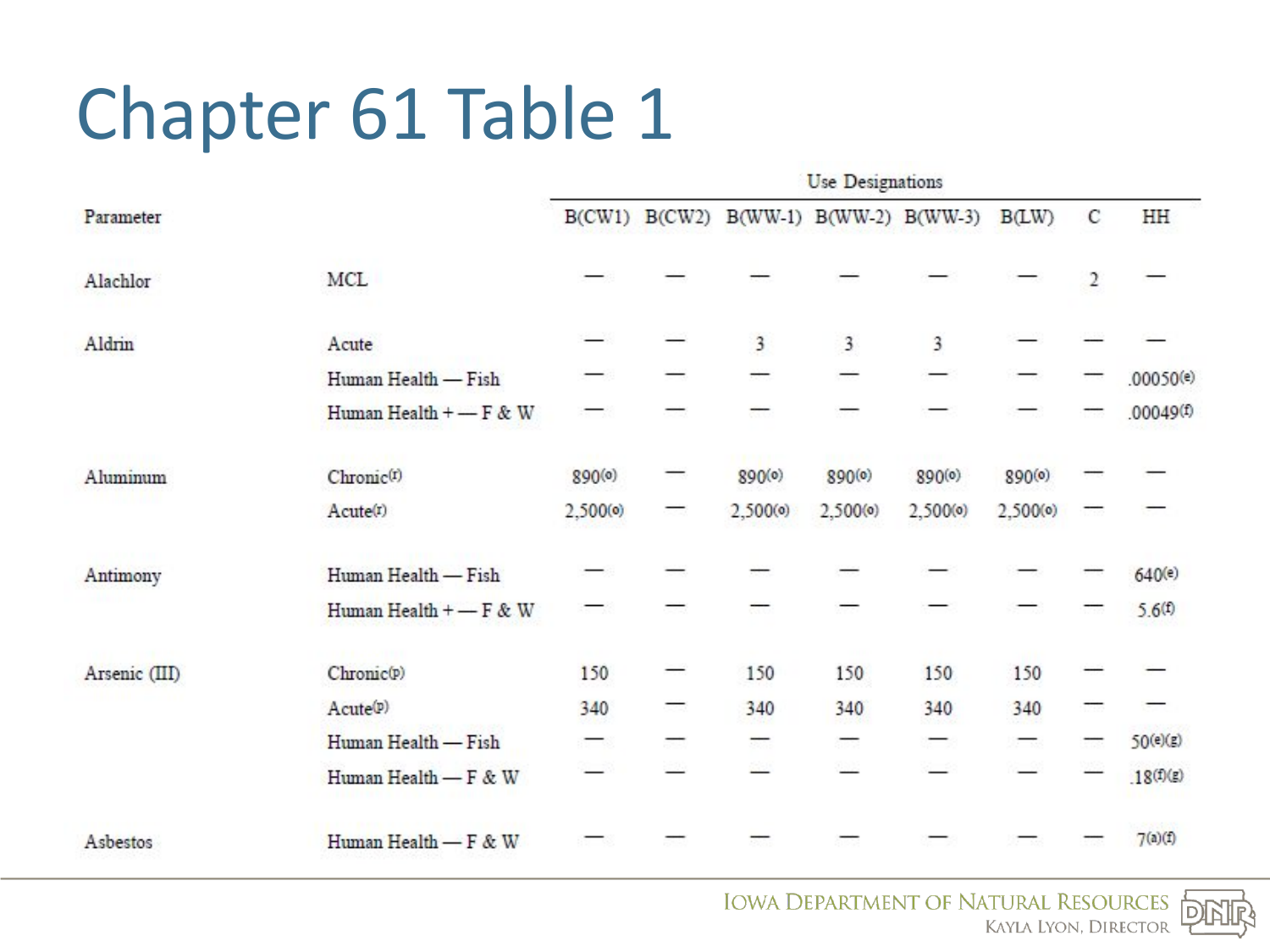# Discussion/Comments/Questions

- What would you like addressed and why?
	- What are your ideas for how to change it?
- How does this affect you?
- Other?
- Consensus on change?